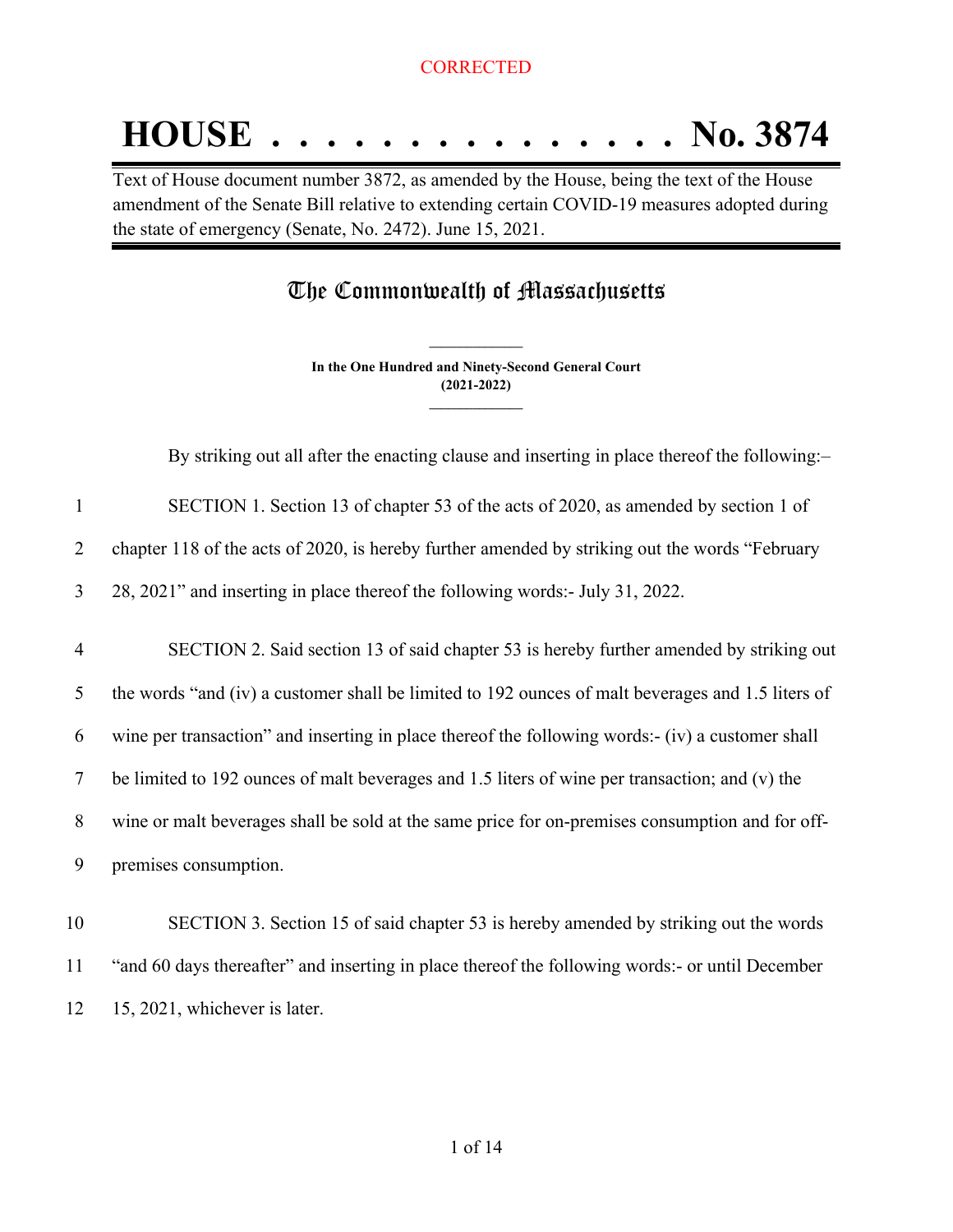| 13 | SECTION 4. Said section 15 of said chapter 53 is hereby further amended by striking out           |
|----|---------------------------------------------------------------------------------------------------|
| 14 | the word "section," and inserting in place thereof the following words:- section or a corporation |
| 15 | as defined in section 2 of chapter 180 of the General Laws,.                                      |
| 16 | SECTION 5. Section 16 of said chapter 53 is hereby amended by striking out the words              |
| 17 | "and 60 days thereafter and" and inserting in place thereof the following words:- or until        |
| 18 | December 15, 2021, whichever is later, and.                                                       |
| 19 | SECTION 6. Section 2 of chapter 65 of the acts of 2020 is hereby amended by striking              |
| 20 | out the words "the termination of the COVID-19 emergency, due to the outbreak of the 2019         |
| 21 | novel coronavirus, also known as COVID-19" and inserting in place thereof the following           |
| 22 | words:- December 15, 2021.                                                                        |
| 23 | SECTION 7. Section 8 of chapter 71 of the acts of 2020 is hereby amended by striking              |
| 24 | out the words "3 business days after termination of the governor's March 10, 2020 declaration of  |
| 25 | a state of emergency" and inserting in place thereof the following words:- on December 15,        |
| 26 | 2021.                                                                                             |
| 27 | SECTION 8. Subsection (a) of section 7 of chapter 92 of the acts of 2020 is hereby                |
| 28 | amended by inserting after the word "emergency" the following words:- or during a period          |
| 29 | ending on December 15, 2021, whichever period ends later,.                                        |
| 30 | SECTION 9. Subsection (a) of section 8 of said chapter 92 is hereby amended by                    |
| 31 | inserting after the word "emergency" the following words:- or during a period ending on           |
| 32 | December 15, 2021, whichever period ends later.                                                   |
|    |                                                                                                   |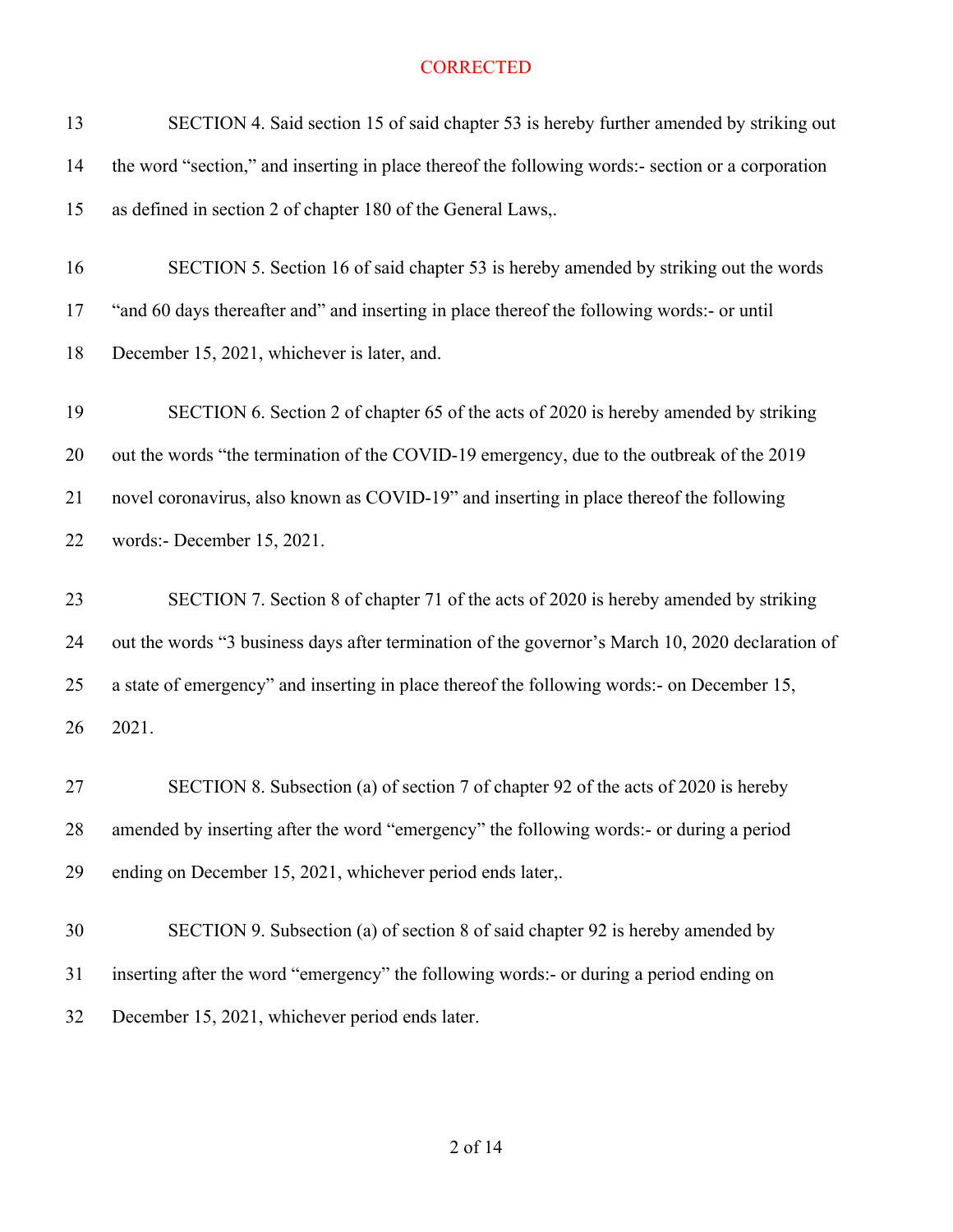SECTION 10. Subsection (b) of section 2 of chapter 118 of the acts of 2020 is hereby amended by striking out the words "February 28, 2021" and inserting in place thereof the following words:- July 31, 2022.

 SECTION 11. Said subsection (b) of said section 2 of said chapter 118 is hereby further amended by striking out "and (v) if the mixed drink in a sealed container is to be transported by a motor vehicle, either by delivery or pick-up, the driver of a motor vehicle shall transport the mixed drink in the trunk of the motor vehicle or some other area that is not considered the passenger area, as defined by section 24I of chapter 90 of the General Laws" and inserting in place thereof the following words:- (v) if the mixed drink in a sealed container is to be transported by a motor vehicle, either by delivery or pick-up, the driver of a motor vehicle shall transport the mixed drink in the trunk of the motor vehicle or some other area that is not considered the passenger area, as defined by section 24I of chapter 90 of the General Laws; and (vi) the mixed drink shall be sold at the same price for on-premises consumption and for off-premises consumption.

 SECTION 12. Item 7004-0108 of section 2 of chapter 227 of the acts of 2020 is hereby amended by striking out the word "until" and inserting in place thereof the following words:- and until 60 days after.

 SECTION 13. Item 7004-9316 of said section 2 of said chapter 227 is hereby amended by striking out the word "until", each time it appears, and inserting in place thereof, in each instance, the following words:- and until 60 days after.

 SECTION 14. Subsection (a) of section 1 of chapter 257 of the acts of 2020 is hereby amended by striking out the words "the termination of the state of emergency concerning the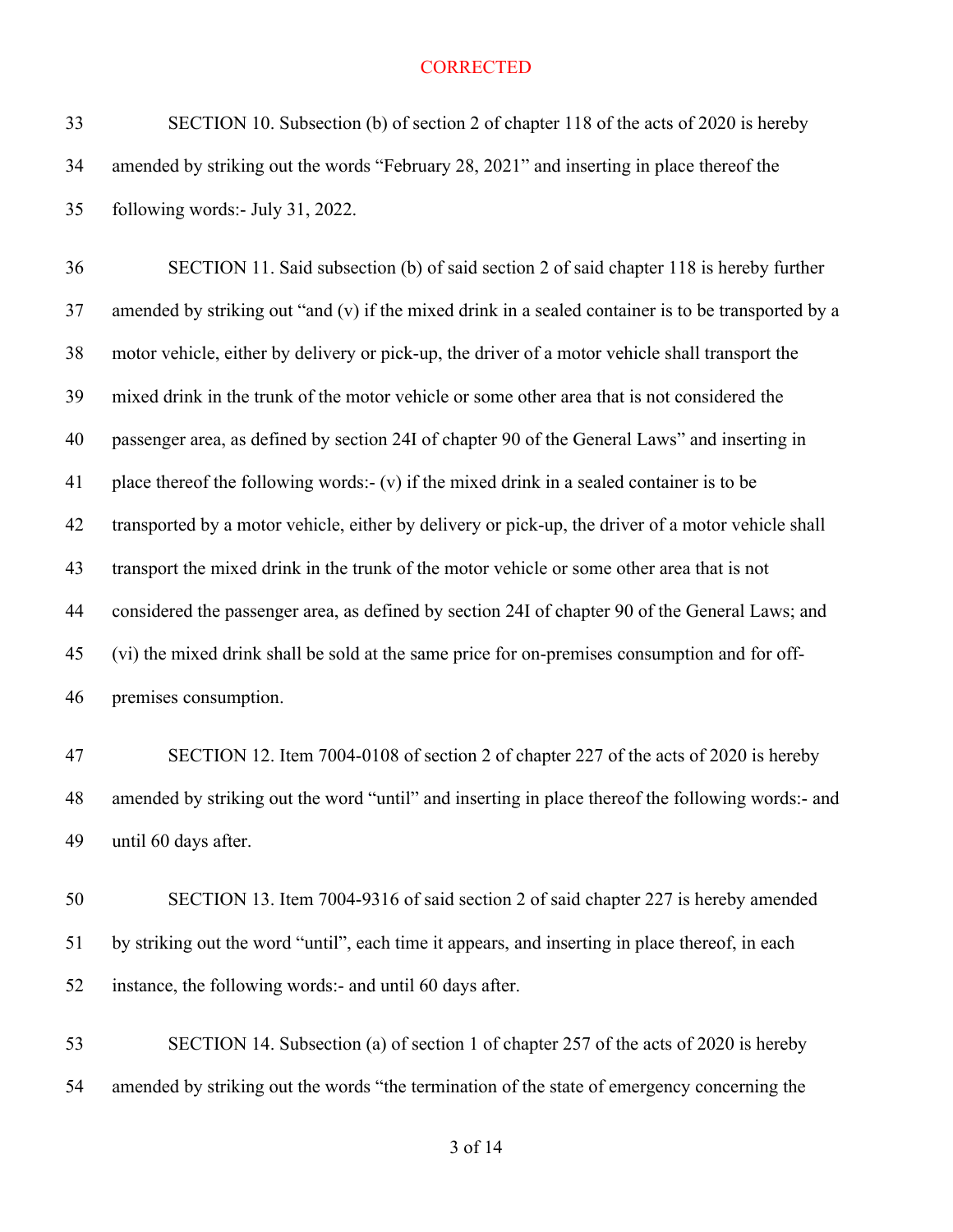| 55 | outbreak of COVID-19 as declared by the governor on March 10, 2020" and inserting in place            |
|----|-------------------------------------------------------------------------------------------------------|
| 56 | thereof the following words:- 10 days after the termination or nullification of the Temporary Halt    |
| 57 | in Residential Evictions to Prevent the Further Spread of COVID-19 Order issued by the federal        |
| 58 | Centers for Disease Control and Prevention.                                                           |
| 59 | SECTION 15. Said section 1 of said chapter 257 is hereby further amended by striking                  |
| 60 | out subsection (a), as amended by section 14, and inserting in place thereof the following            |
| 61 | subsection:- (a) Notwithstanding section 11 or section 12 of chapter 186 of the General Laws,         |
| 62 | chapter 239 of the General Laws or any other general or special law to the contrary, a notice to      |
| 63 | quit for non-payment of rent given in writing by a landlord to a residential tenant pursuant to said  |
| 64 | section 11 or said section 12 of said chapter 186 shall be accompanied by a form that shall           |
| 65 | include, but not be limited to: (i) documentation of any agreements between the tenant and            |
| 66 | landlord for the tenant to repay the landlord for non-payment of rent; and (ii) information on:       |
| 67 | (A) rental assistance programs including, but not limited to, the residential assistance for families |
| 68 | in transition program; (B) applicable trial court rules, standing orders or administrative orders     |
| 69 | pertaining to actions for summary process; and (C) any relevant federal or state legal restrictions   |
| 70 | on residential evictions. The form shall also prominently display the following statement:            |
| 71 | "THIS NOTICE TO QUIT IS NOT AN EVICTION. YOU DO NOT NEED TO                                           |
| 72 | IMMEDIATELY LEAVE YOUR UNIT. YOU ARE ENTITLED TO A LEGAL PROCEEDING                                   |
| 73 | IN WHICH YOU CAN DEFEND AGAINST THE EVICTION. ONLY A COURT ORDER                                      |
| 74 | CAN FORCE YOU TO LEAVE YOUR UNIT."                                                                    |
|    |                                                                                                       |

 The executive office of housing and economic development shall develop the form required under this subsection and make it publicly available on its website. The information in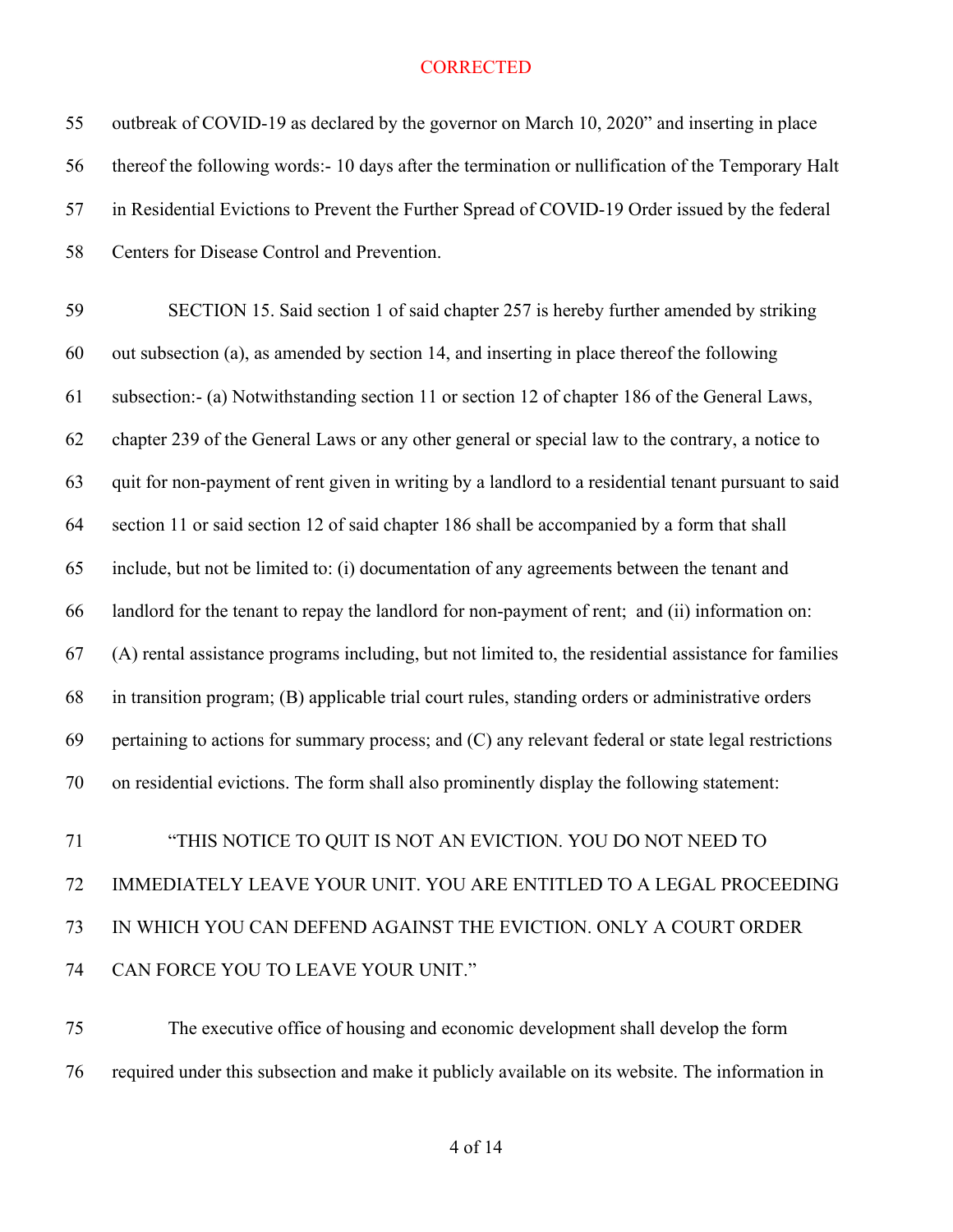| 77 | clause (ii) shall be made available in the 5 most common languages in the commonwealth, in       |
|----|--------------------------------------------------------------------------------------------------|
| 78 | addition to English. A court having jurisdiction over an action for summary process pursuant to  |
| 79 | said chapter 239, including the Boston municipal court department, shall not, in an eviction for |
| 80 | non-payment of rent for a residential dwelling unit, accept for filing a writ, summons or        |
| 81 | complaint without proof of delivery of the form required under this subsection.                  |
| 82 | SECTION 16. Subsection (b) of said section 1 of said chapter 257 is hereby amended by            |
| 83 | striking out the words ", from the passage of this act until the termination of the state of     |
| 84 | emergency concerning the outbreak of the novel coronavirus disease, also known as COVID-19,      |
| 85 | declared by the governor on March 10, 2020".                                                     |
| 86 | SECTION 17. Said section 1 of said chapter 257 is hereby repealed.                               |
| 87 | SECTION 18. Section 2 of said chapter 257 is hereby amended by inserting after the               |
| 88 | word "emergency", the sixth and ninth times it appears, the following words:- or until April 1,  |
| 89 | 2022, whichever is later.                                                                        |
| 90 | SECTION 19. Section 3 of said chapter 257 is hereby amended by inserting after the               |
| 91 | word "emergency", the first time it appears, the following words:- or until January 1, 2023,     |
| 92 | whichever is later.                                                                              |
| 93 | SECTION 20. Subsection (b) of section 98 of chapter 358 of the acts of 2020 is hereby            |
| 94 | amended by inserting after the word "emergency" the following words:- or until December 31,      |
| 95 | 2021, whichever is later.                                                                        |
| 96 | SECTION 21. (a) Notwithstanding any general or special law to the contrary, the                  |
| 97 | governor shall provide notice to the clerks of the house of representatives and senate and the   |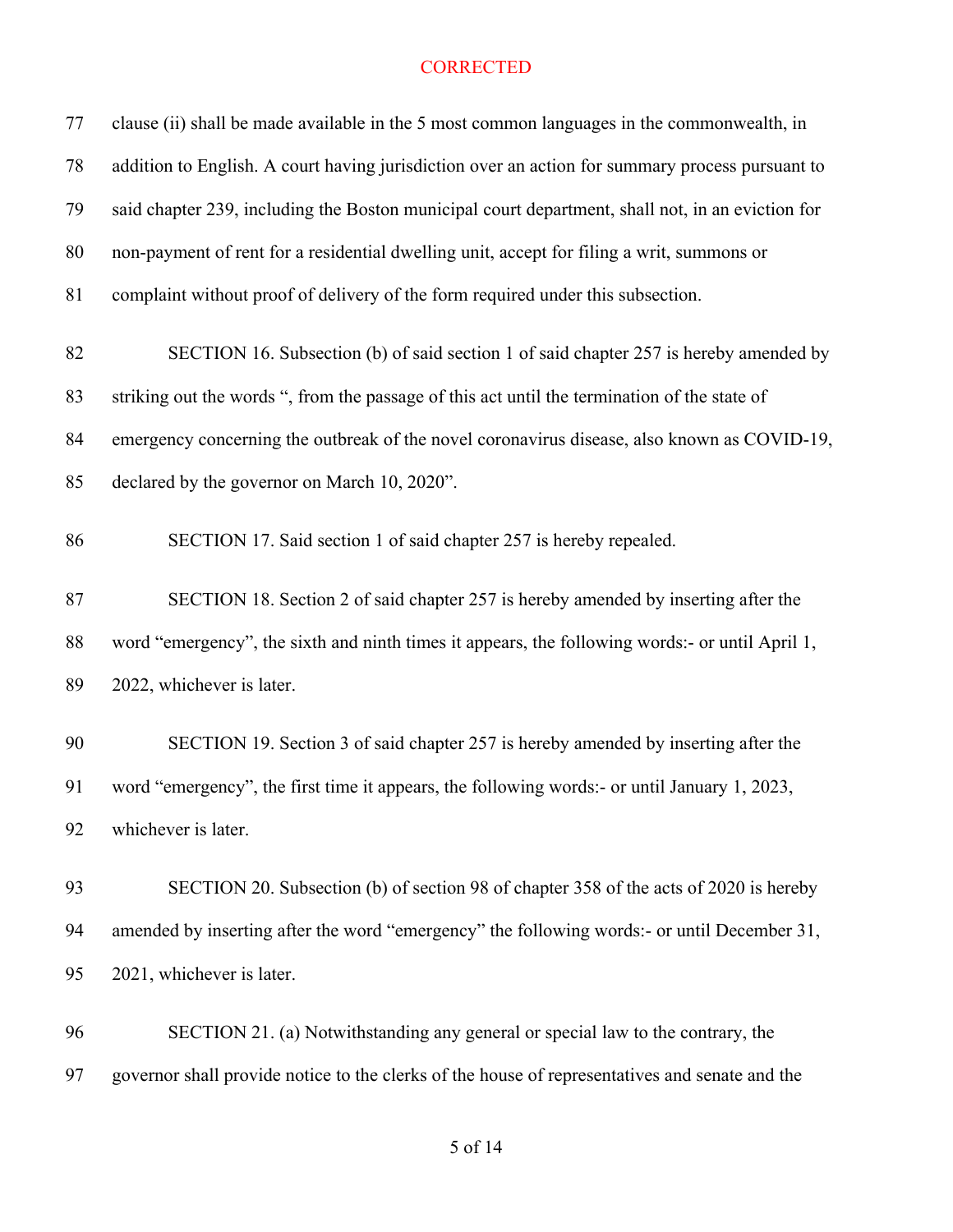| 98  | house and senate committees on ways and means not less than 31 days before the termination of       |
|-----|-----------------------------------------------------------------------------------------------------|
| 99  | the declaration that an emergency exists which is detrimental to the public health declared by the  |
| 100 | governor on May 28, 2021 pursuant to section 2A of chapter 17 of the General Laws in response       |
| 101 | to the outbreak of the 2019 novel coronavirus, also known as COVID-19.                              |
| 102 | (b) Notwithstanding any general or special law to the contrary, the commissioner of                 |
| 103 | public health shall provide notice to the clerks of the house of representatives and senate and the |
| 104 | house and senate committees on ways and means not less than 31 days before the termination of       |
| 105 | any public health order established pursuant to section 2A of chapter 17 of the General Laws in     |
| 106 | response to the outbreak of COVID-19 or the declaration that an emergency exists which is           |
| 107 | detrimental to the public health declared by the governor on May 28, 2021.                          |
| 108 | SECTION 22. (a) As used in this section, the following words shall, unless the context              |
| 109 | clearly requires otherwise, have the following meanings:-                                           |
| 110 | "Commission", the alcoholic beverages control commission, established by section 70 of              |
| 111 | chapter 10 of the General Laws.                                                                     |
| 112 | "Outdoor table service", restaurant service that includes food prepared on-site and under           |
| 113 | a food establishment permit issued by a municipal authority pursuant to 105 CMR 590.00 that is      |
| 114 | served to seated diners outside the restaurant building envelope, whether on a sidewalk, patio,     |
| 115 | deck, lawn, parking area or other outdoor space.                                                    |
| 116 | (b) Notwithstanding chapter 40A of the General Laws, any special permit, variance or                |
| 117 | other approval issued thereunder or any general or special law to the contrary, from the effective  |
| 118 | date of this act until April 1, 2022, a city or town may approve a request for expansion of         |
| 119 | outdoor table service, including in the description of licensed premises as described in subsection |
|     |                                                                                                     |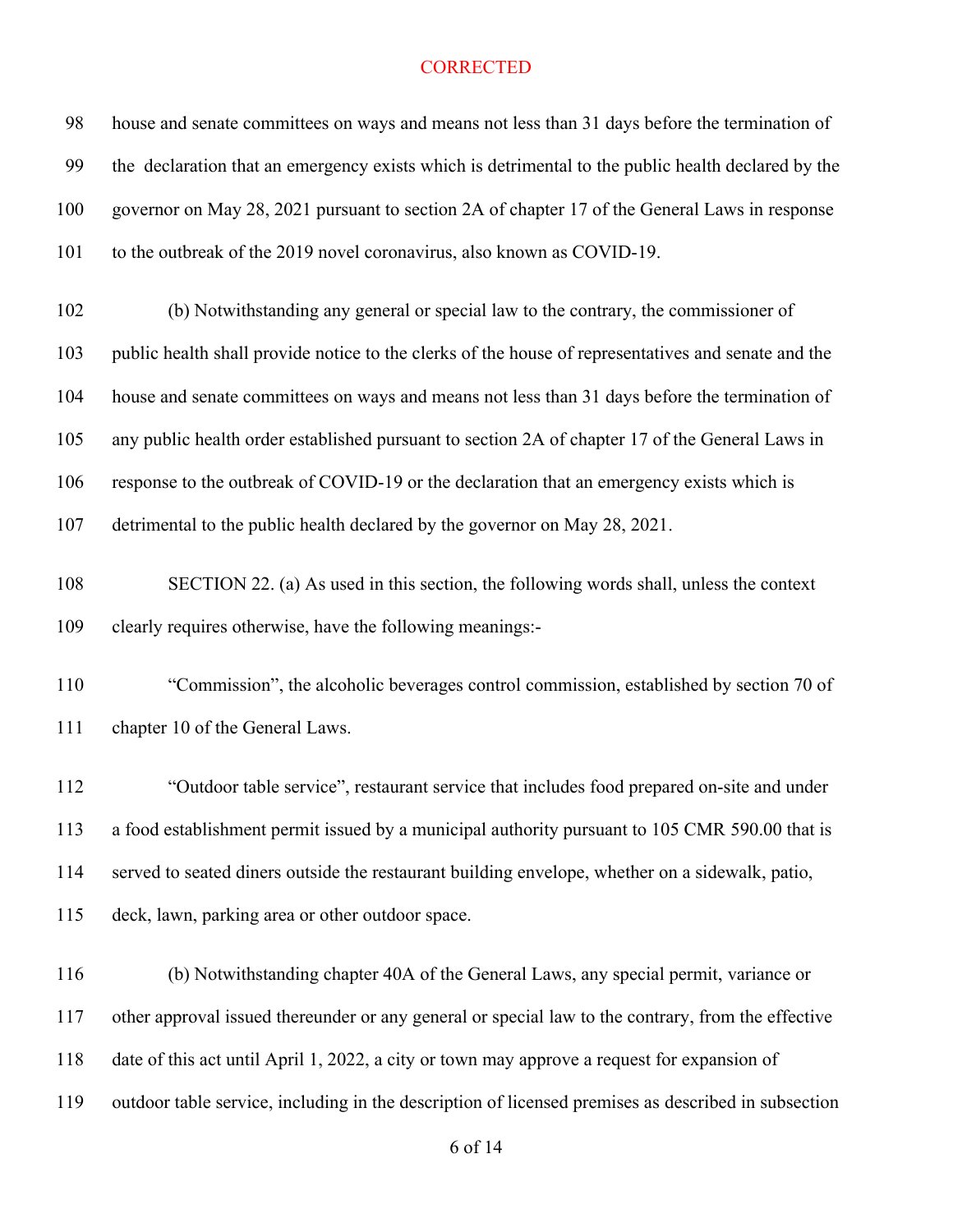(c), or an extension of an earlier granted approval issued under section 4 of the governor's COVID-19 Order No. 35 or section 1 of the governor's COVID-19 Order No. 50. Before such approval, the mayor, select board or other chief executive officer, as established by charter or special act, shall establish the process for approving such requests. Such process shall not be required to comply with the notice and publication provisions of section 11 of said chapter 40A. An approval under this section may be exercised immediately upon filing of notice thereof with 126 the city or town clerk, without complying with any otherwise applicable recording or certification requirements.

 (c) Pursuant to subsection (b), a local licensing authority may grant approval for a change in the description of the licensed premises for the purpose of permitting outdoor alcohol service as the local licensing authority deems reasonable and proper, and issue an amended license to existing license holders, without further review or approval from the commission prior to issuance. Upon approval of an amended license, the local licensing authority shall provide notice of the amended license to the commission. Nothing in this section shall prevent the commission from exercising the commission's enforcement authority over an amended license.

 (d) Before approving any request to extend an earlier granted approval issued under section 4 of the governor's COVID-19 Order No. 35 or section 1 of the governor's COVID-19 137 Order No. 50, a city, town or local licensing authority may modify the scope of the approval as the city, town or local licensing authority deems proper and appropriate including, but not limited to, modifying the terms of an earlier granted approval to address potential issues with snow removal, pedestrian traffic or similar concerns.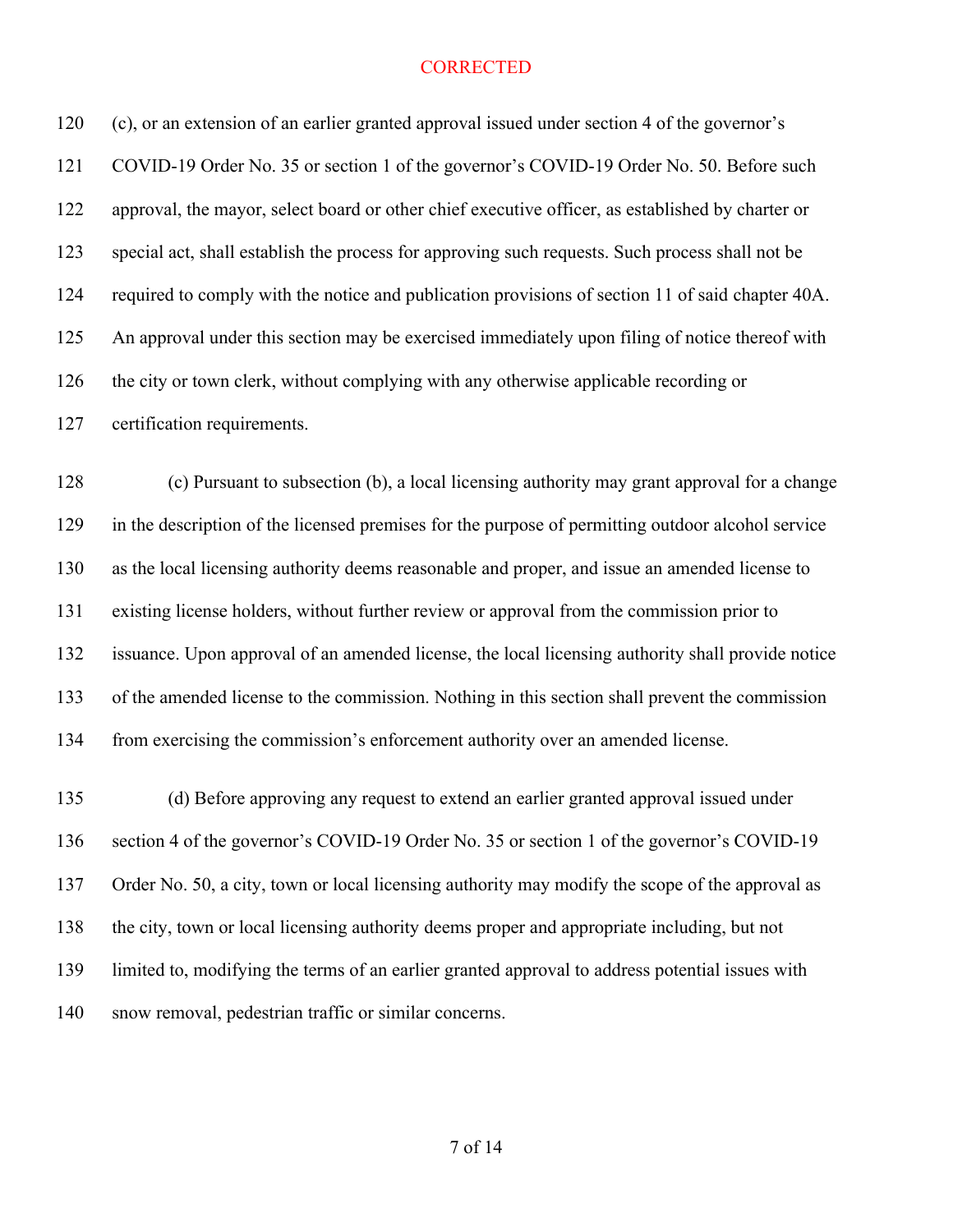(e) Any outdoor table service approved for expansion under this section, including an 142 amended license issued by a local licensing authority under subsection (c), shall automatically revert back to the status prior to the approval of the change for expansion of outdoor table service or in the description of a licensed premises on April 1, 2022. Any extension of an earlier granted approval issued under section 4 of the governor's COVID-19 Order No. 35 or section 1 of the governor's COVID-19 Order No. 50 shall automatically revert back to the status prior to the approval issued under said section 4 of the governor's COVID-19 Order No. 35 or said section 1 of the governor's COVID-19 Order No. 50 on April 1, 2022.

 SECTION 23. (a) For the purposes of this section, "adequate, alternative means of public access" shall mean measures that provide transparency and permit timely and effective public access to the deliberations of the public body, including, but not limited to, providing public access through telephone, internet, satellite enabled audio or video conferencing or any other technology that enables the public to clearly follow the proceedings of the public body while those activities are occurring.

 (b) Notwithstanding section 20 of chapter 30A of the General Laws or any general or special law to the contrary, a public body, as defined in section 18 of said chapter 30A, shall not be required to conduct its meetings in a public place that is open and physically accessible to the 158 public; provided, that if the public body does not conduct the meeting in a public place that is open and physically accessible to the public, the public body shall ensure public access to the deliberations of the public body for interested members of the public through adequate, alternative means of public access. Where active, real-time participation by members of the public is a specific requirement of a general or special law, regulation or a local ordinance or by-law, pursuant to which the proceeding is conducted, any adequate, alternative means of public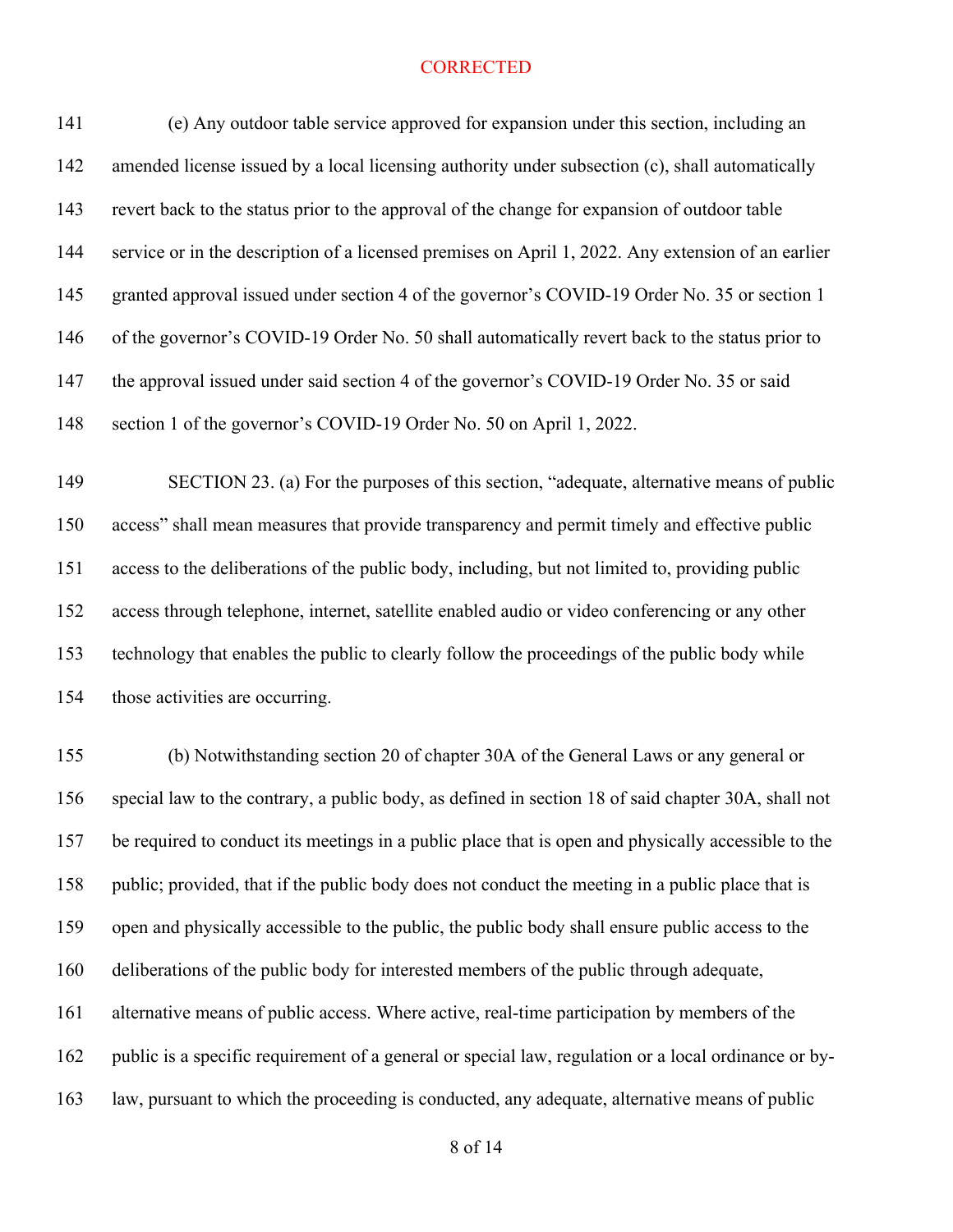access shall provide for such participation and shall be sufficient to meet such participation requirement. A municipal public body that for reasons of economic hardship and despite best efforts is unable to provide adequate, alternative means of public access that will enable the public to follow the proceedings of the municipal public body as those activities are occurring in real time may instead post on its municipal website a full and complete transcript, recording or other comprehensive record of the proceedings as soon as practicable upon conclusion of the proceedings. This paragraph shall not apply to proceedings that are conducted pursuant to a general or special law, regulation or a local ordinance or by-law that requires allowance for active participation by members of the public. A public body shall offer its selected adequate, alternative means of public access to its proceedings without subscription, toll or similar charge to the public.

 (c) Notwithstanding subsection (d) of section 20 of chapter 30A of the General Laws or any other general or special law to the contrary, a public body may allow remote participation by all members in any meeting of the public body and a quorum of the body and the chair shall not be required to be physically present at a specified meeting location.

 (d) A public body that elects to conduct its proceedings under this section shall ensure that any party entitled or required to appear before it shall be able to appear through remote means, as if the party were a member of the public body and participating remotely as provided in subsection (b).

 (e) All other provisions of sections 18 to 25 of chapter 30A of the General Laws and the attorney general's implementing regulations shall otherwise remain unchanged and fully applicable to the activities of public bodies.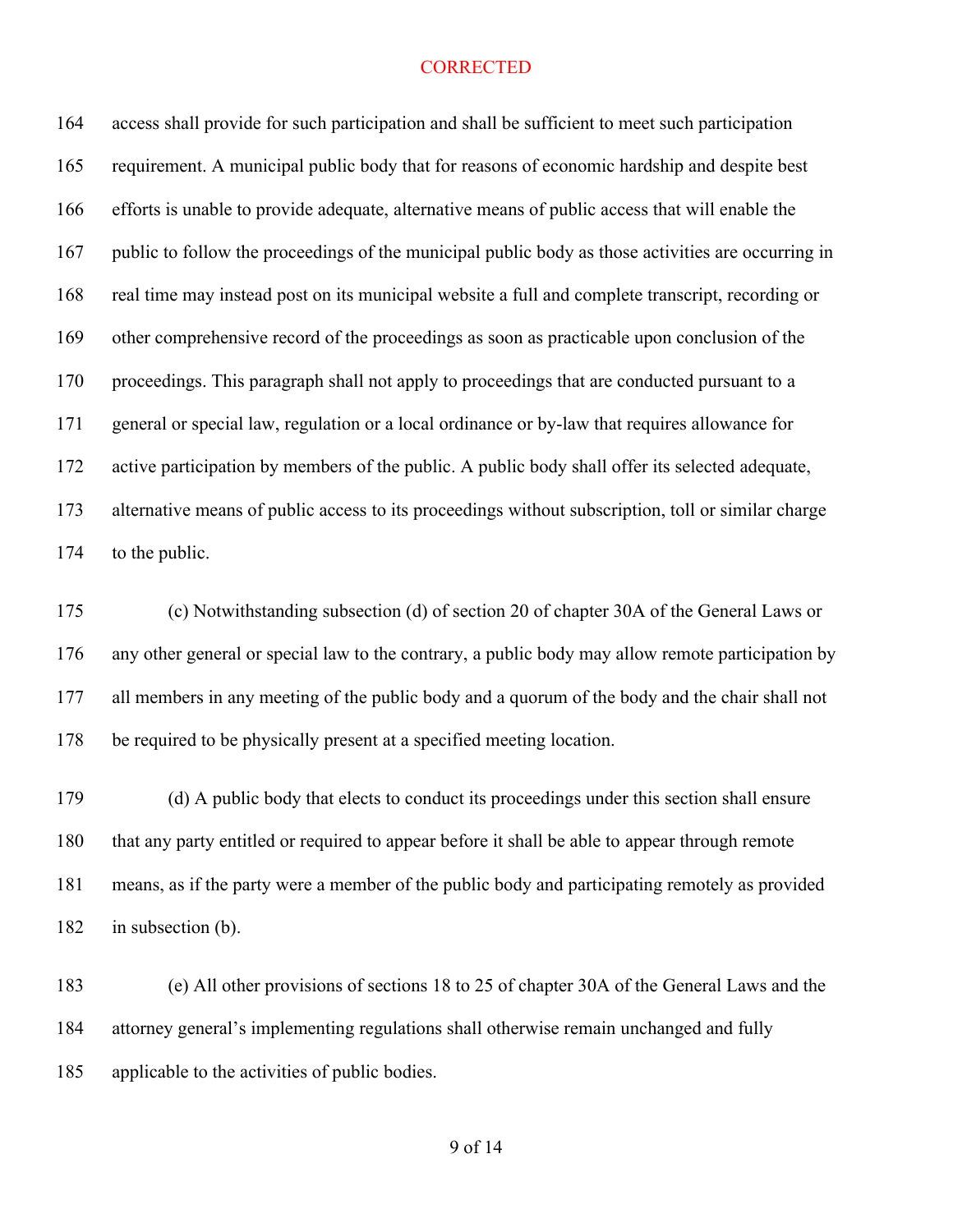| (f) Notwithstanding said section 20 of said chapter 30A, if this section does not take            |
|---------------------------------------------------------------------------------------------------|
| effect until after June 15, 2021, a public body may provide for remote meetings as specified in   |
| this section and any action taken thereof shall be ratified, validated and confirmed as if this   |
| section had been in place.                                                                        |
| SECTION 24. (a) For the purposes of this section "guidelines" shall mean the Guidelines           |
| for Use of Space for Screening, Testing or Sample Collection of Patient Presenting with possible  |
| COVID-19 Exposure or Illness as established in a memorandum prepared by the bureau of health      |
| care safety and quality in the department of public health and dated May 12, 2020.                |
| (b) Notwithstanding any general or special law to the contrary, a health clinic may use           |
| space selected by the clinic on, adjacent to or reasonably proximate to the health clinic's       |
| premises for testing of possible COVID-19 patients; provided, however, that the clinic shall      |
| comply with the guidelines, as applicable, and receive any necessary local approvals required for |
| the erection and use of temporary structures.                                                     |
| SECTION 25. (a) As used in this section, the following words shall, unless the context            |
| clearly requires otherwise, have the following meanings:                                          |
| "Designated Massachusetts Military Division staff", military personnel who are certified          |
| by the United States Army as Combat Lifesavers.                                                   |
| "Medical assistant", a person who performs basic administrative, clerical and clinical            |
| duties under the direct supervision of a licensed physician, nurse practitioner or physician      |
| assistant.                                                                                        |
|                                                                                                   |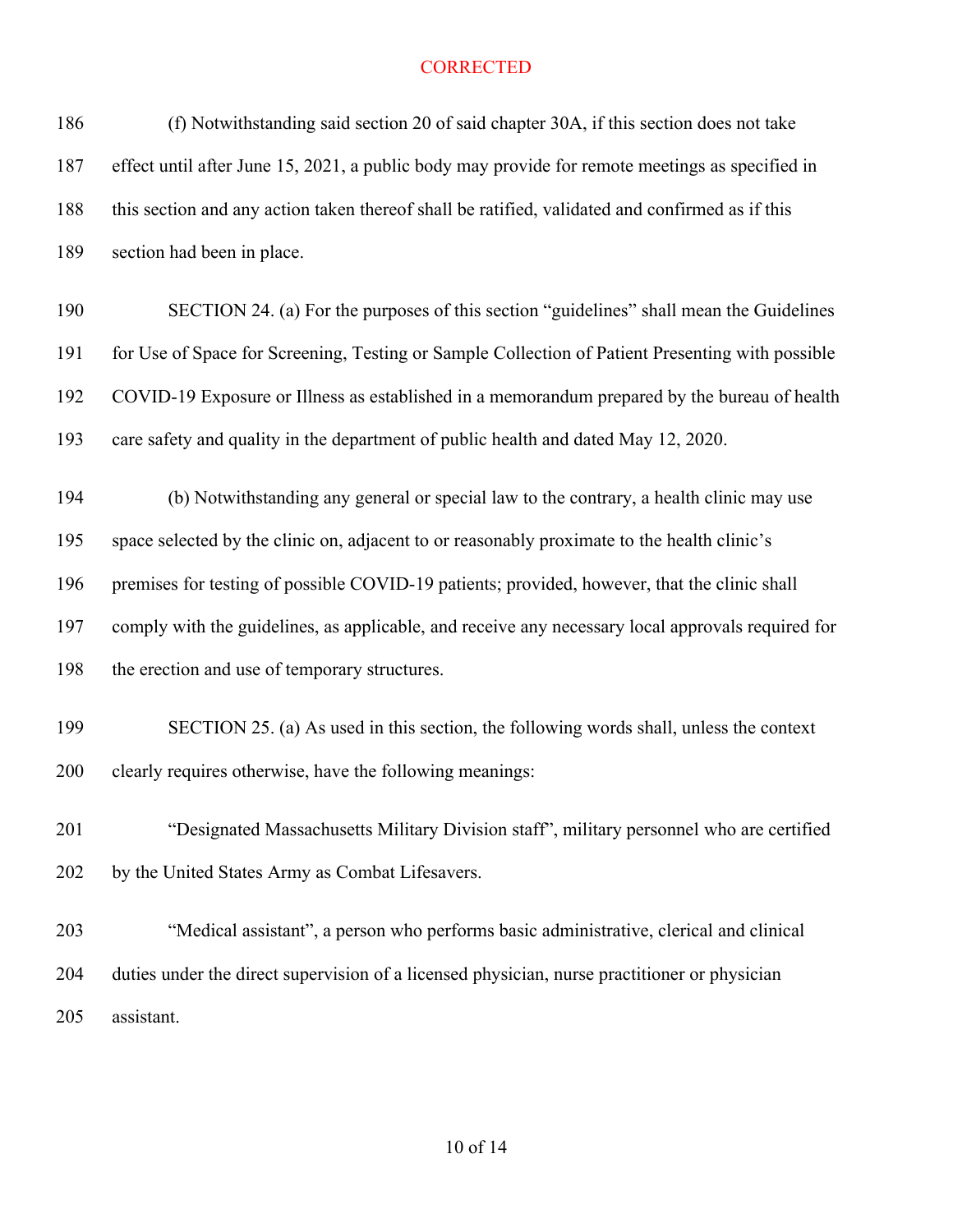"Podiatrist", a person licensed pursuant to section 16 of chapter 112 of the General Laws to practice podiatric health.

 "Phlebotomist", a person whose responsibilities include, but are not limited to: (i) collecting blood samples from patients under the supervision of a licensed physician, nurse practitioner or physician assistant; (ii) separating blood into different test tubes in order for it to be used in medical tests; (iii) accurately labeling said tubes; and (iv) ensuring correct samples are sent to the laboratory.

 (b) Notwithstanding sections 16 and 265 of chapter 112 of the General Laws or any other general or special law to the contrary, a podiatrist, a phlebotomist, a medical assistant who otherwise does not meet the requirements to administer vaccine pursuant to said section 265 of said chapter 112 and designated Massachusetts Military Division staff may administer COVID- 19 vaccines with emergency use authorization from the United States Food and Drug Administration.

 SECTION 26. Notwithstanding section 11 of chapter 19D of the General Laws or any other general or special law to the contrary, until the termination of the declaration that an emergency exists which is detrimental to the public health declared by the governor on May 28, 2021 or until December 15, 2021, whichever is sooner: (i) a nurse employed by an assisted living residence that is certified by the executive office of elder affairs may provide skilled nursing care in accordance with valid medical orders if the nurse holds a valid license to provide such care; (ii) an assisted living residence may retain residents who require skilled care for more than 90 consecutive days; (iii) the staffing requirements in 651 CMR 12.06(5)(b) shall not apply; provided, however, that an assisted living residence ensures that it has sufficient staffing at all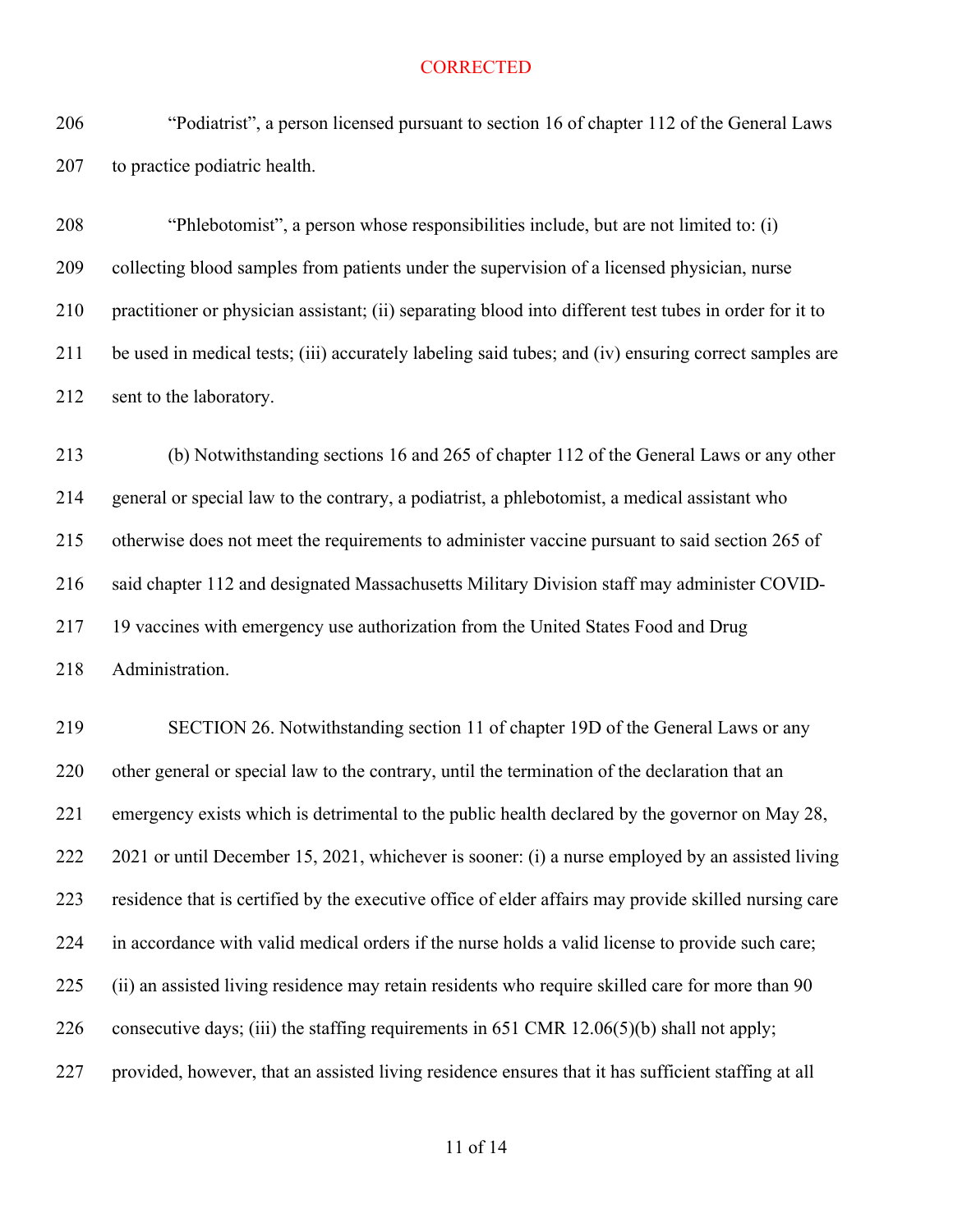| 228 | times to meet the needs of the residents, as set out in guidance issued by the executive office of    |
|-----|-------------------------------------------------------------------------------------------------------|
| 229 | elder affairs on April 2, 2020; and (iv) the training requirements set out in 651 CMR 12.07 shall     |
| 230 | not apply; provided, however, that an assisted living residence shall procure staff with adequate     |
| 231 | experience and provide on-the-job training to safely perform their duties, as set out in said         |
| 232 | guidance issued by the executive office of elder affairs on April 2, 2020.                            |
| 233 | SECTION 27. Notwithstanding any general or special law to the contrary, the department                |
| 234 | of unemployment assistance shall continue to enforce the provisions of department's policy            |
| 235 | memorandum UIPP 2020.12 issued on October 8, 2020 as it applies to caregiver responsibilities         |
| 236 | and the adjudication of such claims until the expiration of section 4102(b) of the Families First     |
| 237 | Coronavirus Response Act, Public Law 116-127. Not less than 30 days prior to the                      |
| 238 | discontinuation of any guidance or policy issued by the department that affects claimant              |
| 239 | eligibility or changes benefits eligibility, a claimant shall be notified in their preferred language |
| 240 | and via their preferred method of communication of the discontinuation.                               |
| 241 | SECTION 27A. Notwithstanding sections 80, 80A and 80B of chapter 112 of the General                   |
| 242 | Laws or any other general or special law to the contrary, a student who graduated from a              |
| 243 | registered nursing or practical nursing program approved by the board of registration in nursing      |
| 244 | established under section 13 of chapter 13 of the General Laws or who is a senior nursing student     |
| 245 | attending the last semester of a registered nursing or practical nursing program approved by the      |
| 246 | board may practice nursing and shall not be subject to the prohibitions against the unlicensed        |
| 247 | practice of nursing under said sections 80, 80A and 80B of said chapter 112; provided, however,       |
| 248 | that: (i) the individual is employed by or providing health care services at the direction of a       |
| 249 | licensed health care facility or a licensed health care provider; (ii) the individual is directly     |
| 250 | supervised while providing health care services; (iii) the health care services are provided in       |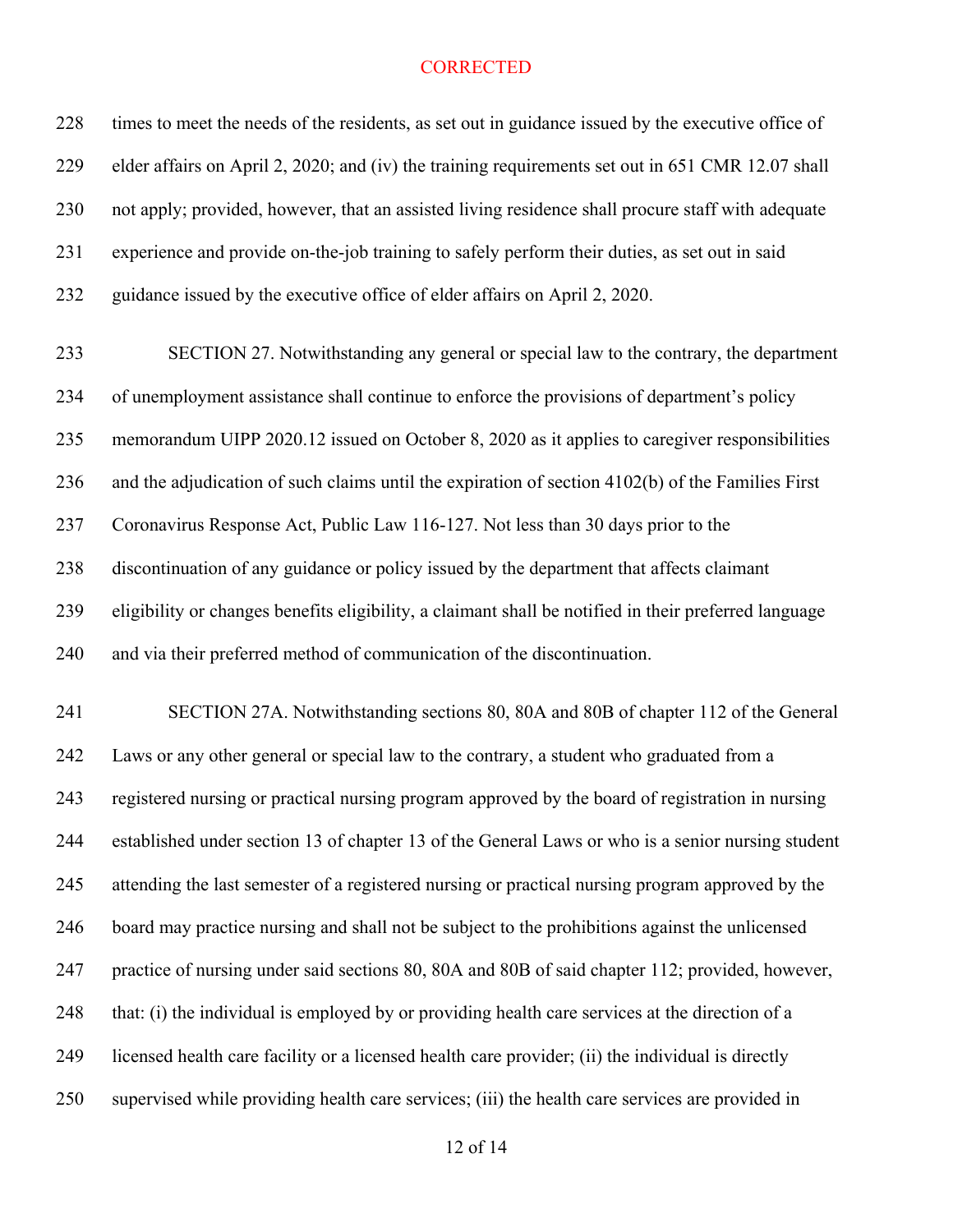| 251 | response to the COVID-19 outbreak; and (iv) the employing licensed health care facility or           |
|-----|------------------------------------------------------------------------------------------------------|
| 252 | licensed health care provider has verified that the individual is a graduate of a registered nursing |
| 253 | or practical nursing program approved by the board or that the individual is a senior nursing        |
| 254 | student attending the last semester of a registered nursing or practical nursing program approved    |
| 255 | by the board.                                                                                        |
| 256 | The board of registration in nursing shall issue guidance to implement this section, which           |
| 257 | shall include guidance regarding the appropriate supervision of nursing students.                    |
| 258 | SECTION 27B. Notwithstanding any other general or special law or regulation to the                   |
| 259 | contrary, a pharmacist or pharmacy intern licensed by the board of registration in pharmacy and      |
| 260 | in good standing with the board may administer methadone and buprenorphine as medication for         |
| 261 | the treatment of opioid use disorder in federally certified and Bureau of Substance Addiction        |
| 262 | Services licensed opioid treatment programs and certified acute treatment services pursuant to a     |
| 263 | qualified practitioner's order; provided, however, that administration of methadone and              |
| 264 | buprenorphine as medication for the treatment of opioid use disorder drugs shall be conducted in     |
| 265 | accordance with federal Substance Abuse and Mental Health Services Administration                    |
| 266 | regulations, 42 CFR Part 8 and the policies and procedures established in accordance with 105        |
| 267 | CMR 164.000 et seq; and provided further, that prior to administering drugs under this section, a    |
| 268 | pharmacist or pharmacy intern shall receive training in federal confidentiality regulation.          |
| 269 | SECTION 28. Sections 23, 24, 25 and 27A are hereby repealed.                                         |
| 270 | SECTION 28A. Section 27B are hereby repealed.                                                        |